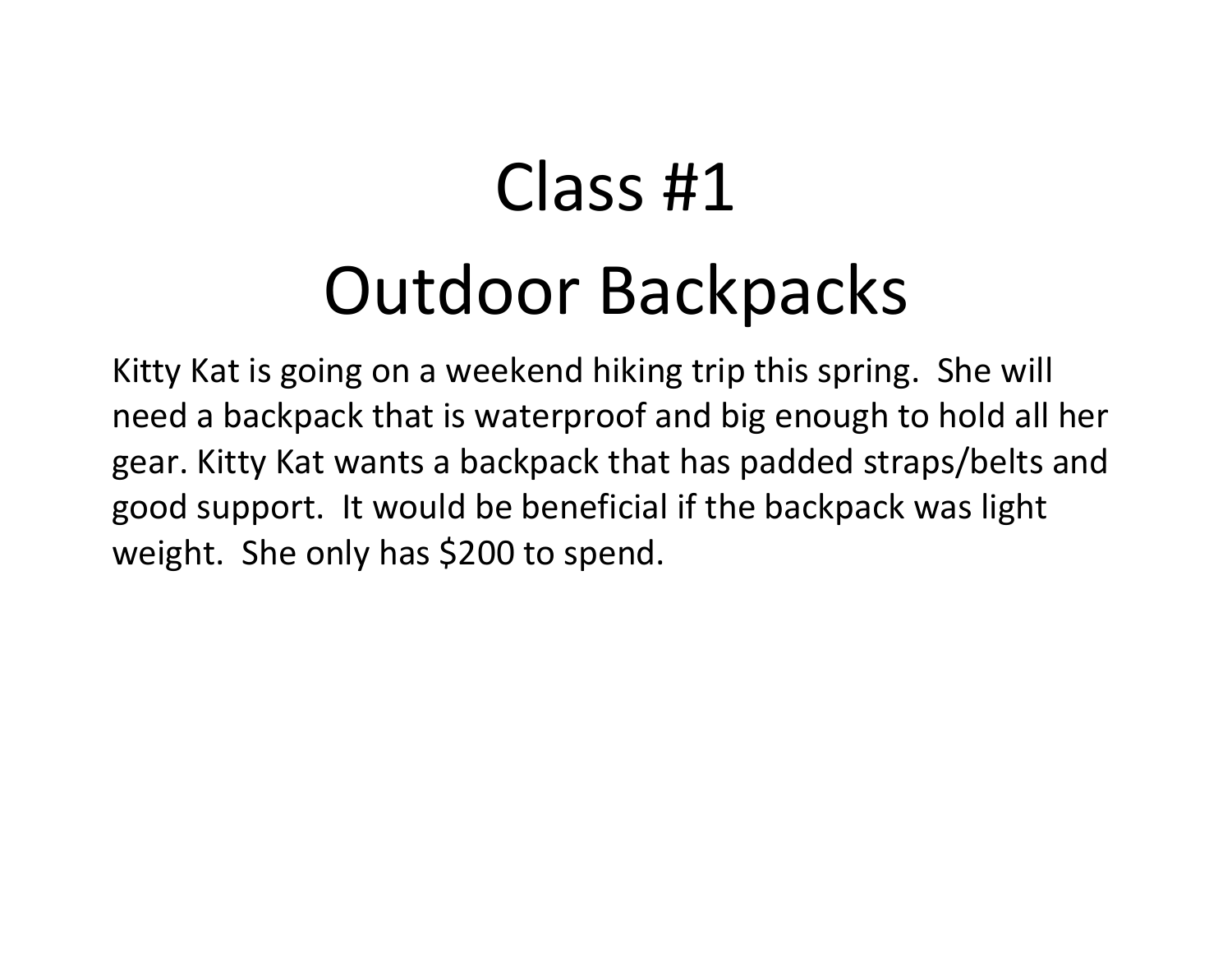## **Mountain Hardwear Rainshadow 36 OutDry Pack \$126.73**



| Frame Type:                  | Frameless                                    |
|------------------------------|----------------------------------------------|
| <b>Gear Capacity:</b>        | 36 Liters                                    |
| Weight:                      | 1 lbs. 13 oz.                                |
| Materials:                   | 100-denier high-tenacity ripstop dobby nylon |
| # of Exterior Pockets:       | 4 + main compartment                         |
| Raincover included:          | Yes                                          |
| <b>Hydration Compatible:</b> | Yes                                          |
| Country of Origin:           | <b>USA</b>                                   |

The all-weather Mountain Hardwear Rainshadow 36 OutDry® pack is ideal for weekend adventurers who want to keep their gear secure and, best of all, dry.

#### **Features:**

- $\bullet$ Main compartment features guaranteed watertight OutDry construction, rain‐room tested for 24 hrs.
- $\bullet$ Large zip‐top opening for easy access into main compartment
- $\bullet$ Easy-access hydration sleeve offers choice of routing tube over the shoulder or from lower pack, left or right side (reservoir not included)
- $\bullet$  Comfortable, fully padded hipbelt with 2 large zippered pockets (1 stretch‐mesh; 1 fabric) and padded shoulder straps provide excellent fit and comfort provides quick access to often‐used items
- Large front stash pocket with drainage stores frequently needed items or damp gear; it maintains its volume even when the main compartment is full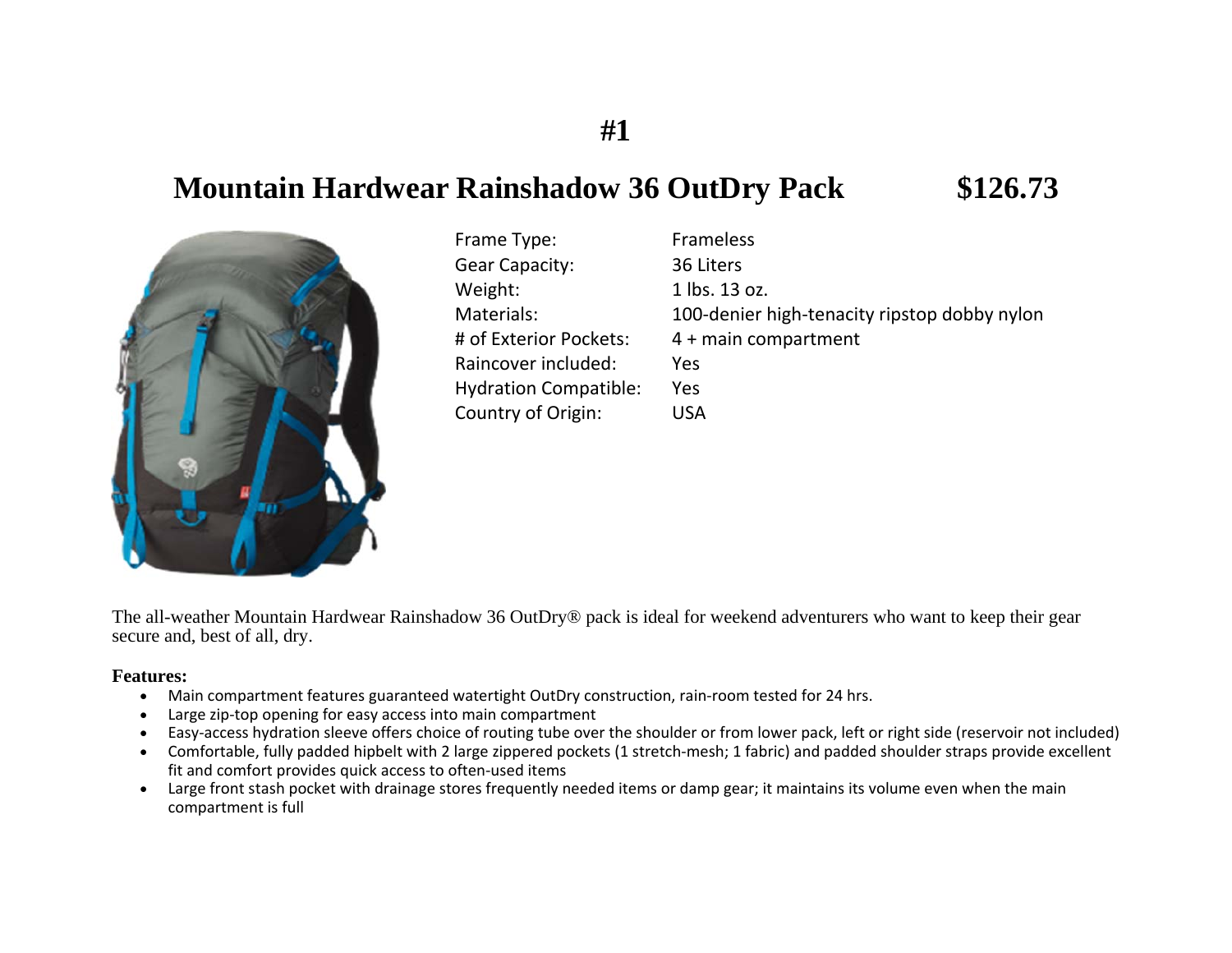

## **Osprey Stratos 34 Pack - Men's \$130**

Frame Type: Internal Frame Gear Capacity: 34 Liters Weight: 4 lbs. 12 oz. Materials: Nylon # of Exterior Pockets: 5Raincover included: YesHydration Compatible: Yes Country of Origin: Imported

With panel‐loading convenience and plenty of pockets for organization, the Osprey Stratos 34 pack carries everything you need for <sup>a</sup> day hike.

### **Features-**

- $\bullet$ Dual zippered panel access to main compartment
- Front panel vertical zip pocket; front panel zip stash pocket; front panel storage pocket; large top panel zip stash pocket; side stretch-mesh pockets; zip hipbelt pockets
- $\bullet$ Ice-tool loop with bungee tie-off
- $\bullet$ Integrated raincover
- $\bullet$ Internal hydration reservoir sleeve (hydration reservoir sold separately)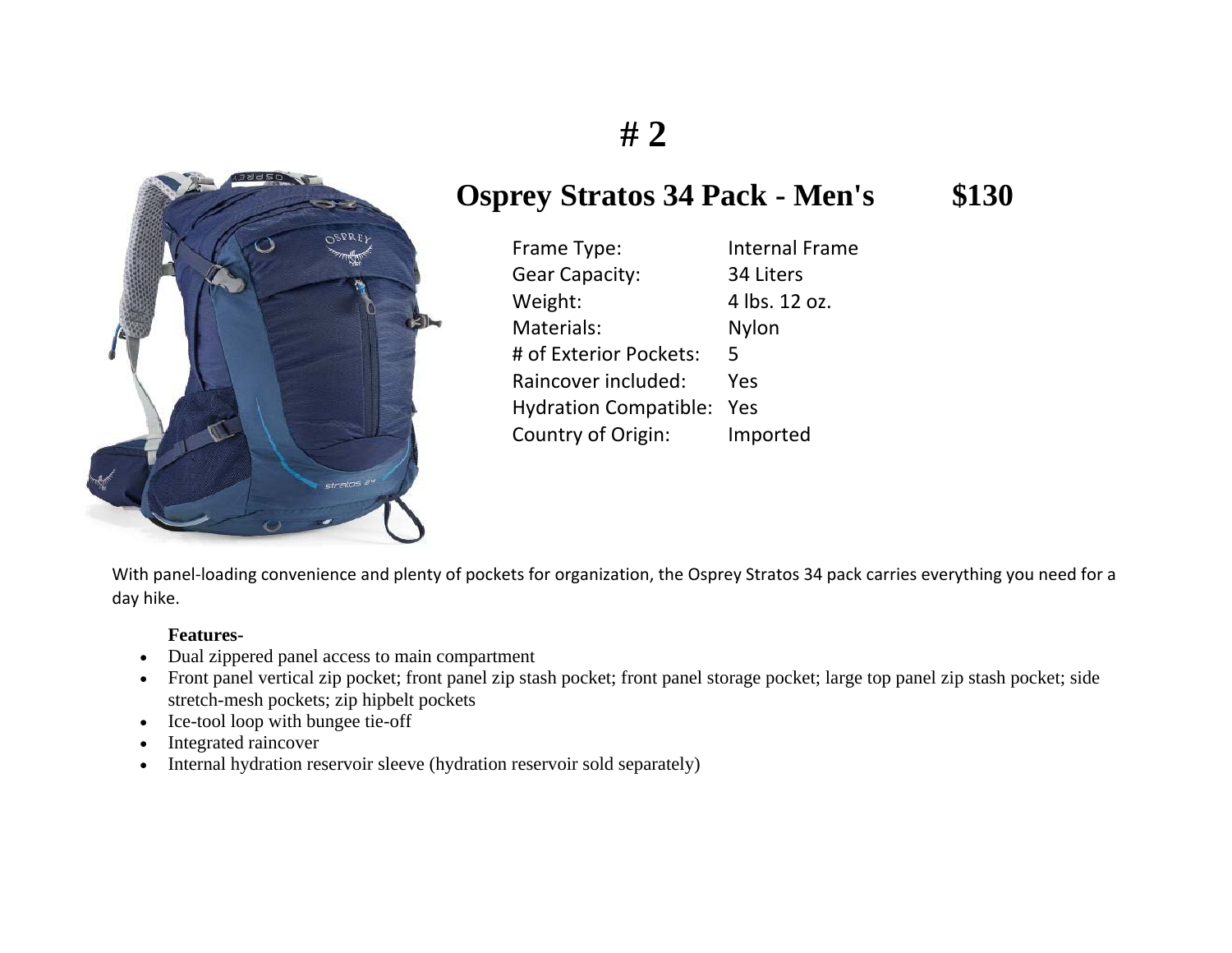## **Osprey Atmos 65 AG Pack \$155.99**



| Frame Type:                         | Internal      |
|-------------------------------------|---------------|
| <b>Gear Capacity:</b>               | 65 Liters     |
| Weight:                             | 3 lbs. 6 oz.  |
| Materials:                          | Nylon dobby   |
| # of Exterior Pockets:              | $\mathcal{L}$ |
| Rain cover included:                | Yes           |
| <b>Hydration Compatible:</b><br>Yes |               |
| Dimensions:                         | 33 x 15 x 15  |
| Country of Origin:                  | Imported      |

The Osprey Atmos 65 AG Pack is <sup>a</sup> hiking pack for week‐long and thru‐hiking adventures into the backcountry. The Atmos 65 has stepped it up and added the AG, which means Anti‐Gravity™ and it's all about the suspension, harness, and hipbelt. The LightWire™ frame, suspended mesh, and die cut foam all combine to wrap the body

closely so you can hike on by without hardly realizing the weight upon your back. All that AND it is ventilated? Count me in. From there the pack is fully loaded with features you can't live without, compression straps, removable top lid, Stow‐On‐The‐Go™ for those that only want to use their trekking poles half the time. The lower section separates your bag from everything else, with <sup>a</sup> direct‐access zipper at the bottom.

#### **Features:**

- $\bullet$ Adjustable Harness
- $\bullet$ Compression Straps
- $\bullet$ Dual zippered front panel pockets
- $\bullet$ Fit-on-the-fly hip belt
- $\bullet$ Flap jacket
- $\bullet$ Internal compression & reservoir sleeve
- $\bullet$ • Removable floating top lid
- $\bullet$ Easy access hydration sleeve